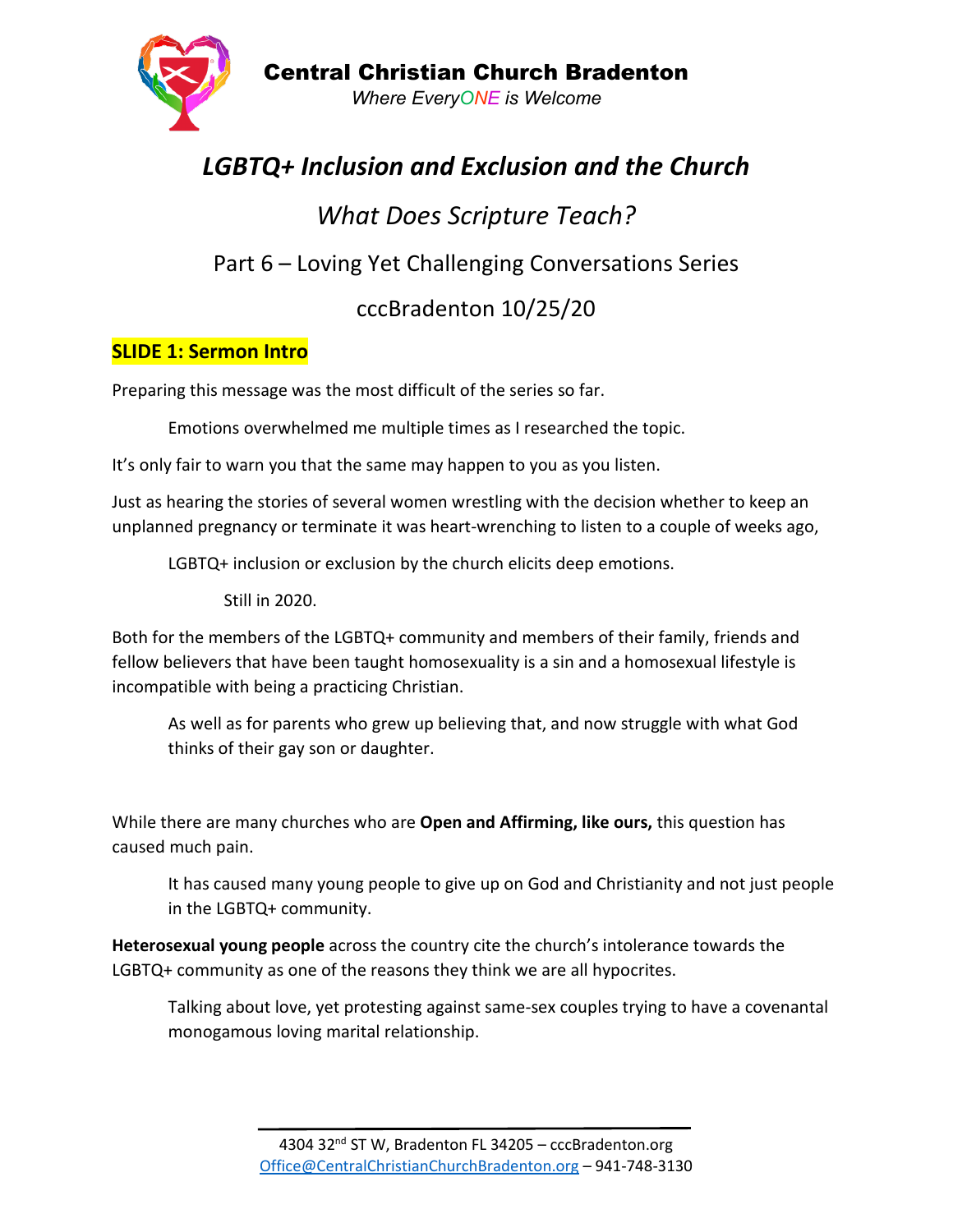Some of my gay and transgender friends in seminary still have broken relationships with family or former members of churches they used to belong to before they came out publicly to acknowledge their sexual orientation or gender identity.

**Here at this church**, most of us make no distinction based on sexual-orientation or gender identity.

We have an openly gay Ministry Associate and an openly lesbian Elder, both of whom are loved equally as every other member of our church family.

So then, you might wonder why we need this message as part of our Loving Yet Challenging Conversations series.

For multiple reasons I feel it's important that we not be silent on this issue.

**We cannot be content that we don't discriminate** against the LGBTQ+ community.

Just as in other justice issues, **silence secretly supports the oppressor**.

As long as there are Christians proclaiming that homosexuals cannot enter the kingdom of God, or that they are welcome, but have to stop having sex with someone they love, we must live up to **our mission to embrace those who have felt "***unwelcome***" at other churches**.

I can't think of another group that feels less welcome at too many Christian churches than the LGBTQ+ community.

I've had several evangelical friends say the famous, "*love the sinner, hate the sin*" phrase that is heard and understood by the gay community as Christians hate them.

For someone with a same-sex orientation, that is part of their identity, who they are, you cannot say you hate part of their core being but love them.

For these reasons, **you may notice that I will be less balanced on this topic**, than on the previous two issues we've addressed.

God has blessed me immeasurably since I've followed my call into ministry.

I have met so many committed, faithful, loving Christians who happen to be from the LGBTQ+ community.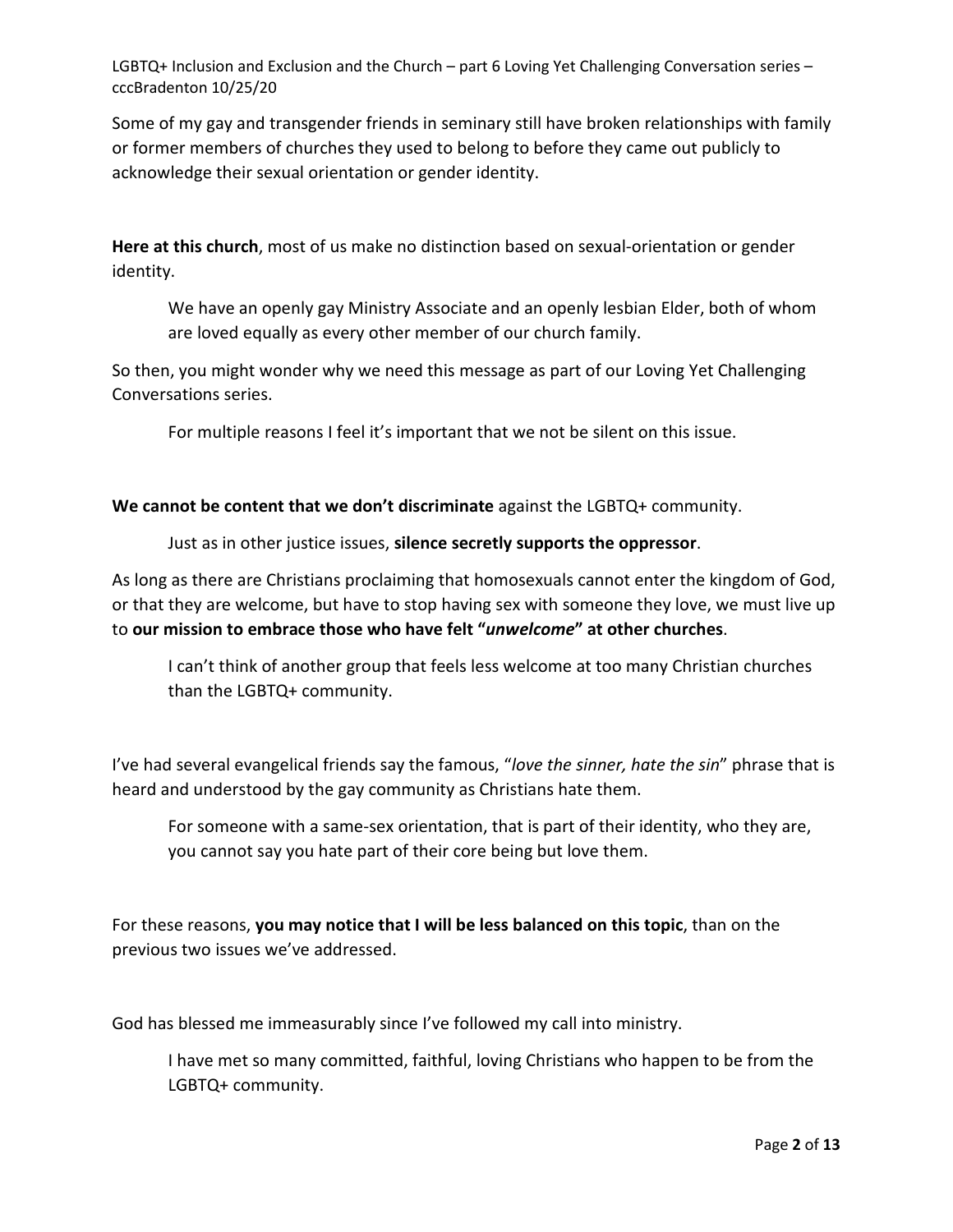Many who were chased out of their churches and now are following God's call into ministry in their own life.

One of these is our friend and brother Erwin Goodwin.

Even before that however, God was already working on growing my understanding of what it meant to "*love our neighbor as ourselves*."

In my secular career I worked alongside both gay men and women, some of whom thought God and Christianity was horrible, **if real at all**,

others who had grown up with faith but struggled to find an accepting church where they could feel like they belonged.

Last year the United Methodist church was holding their worldwide General Church conference.

One of the items on the agenda was two opposing plans to either accept openly gay clergy and same-sex marriage or stay with their tradition plan opposing them.

I want to show you a short video from a young follower of Jesus Christ about what that possibility meant to him.

# **Slide 2: Video: UMC LGBTQ+ Testimony**

#### **Slide 3: Rainbow Flag**

Every time I see that tears come to my eyes.

The power of that young man's faith is undeniable.

Sadly, at that conference they voted to affirm the Traditional Plan which excludes openly gay clergy and prevents clergy from performing same-sex marriages.

Unfortunately, that decision is going to lead to the split of the UMC into two separate denominations.

The apostle Paul, were he alive today, would not be happy.

Not because he thought homosexuality is an abomination (we'll talk about that next week), but because he loathed division in Christ's church.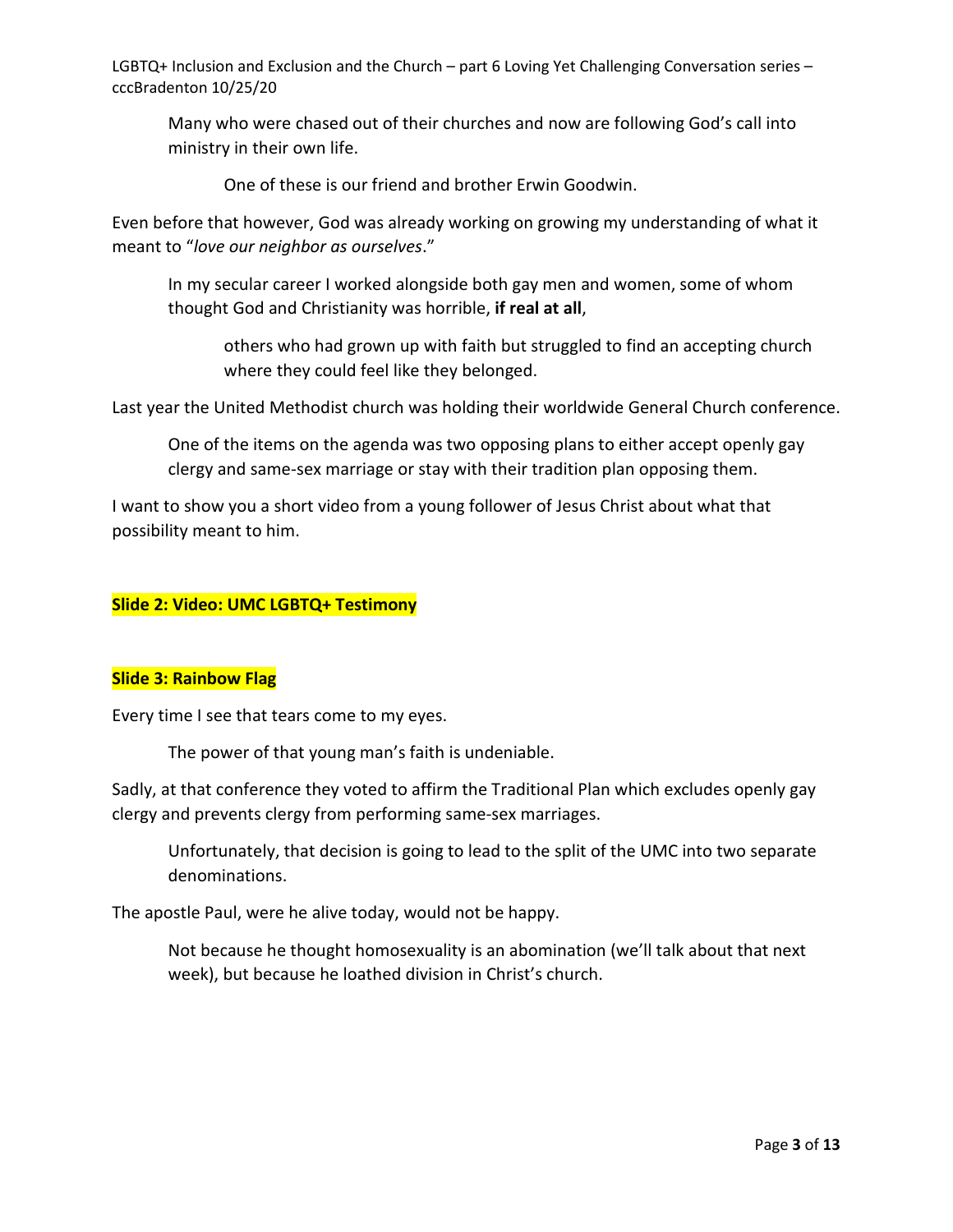#### **Slide 4: God and humans**

In this series we've been talking about the role life experience, Scripture, reason & science, and church tradition in understanding God's will.

I believe Scripture was written to help humanity understand what God was already showing them through their life experiences and that our life experiences, both individual and communal help illuminate Scripture.

It works both ways.

I feel similarly with science as well as church traditions, which have changed dramatically over the centuries.

For this conversation we'll intertwine several of these rather than tackle them one at a time.

I believe that **Scripture is inspired by God** and is, as the author of the second letter to Timothy says; "*is useful for teaching, for reproof, for correction, and for training in righteousness*"

Most of the research I've done was written by people who grew up in the more conservative traditional understanding of Scripture.

Three of the four books I read were not by members of the LGBTQ+ community but by straight ministers who could no longer reconcile what they believed the Bible taught about homosexuality with the life experience of the LGBTQ+ community.

**They were not asking for life experience to override Scripture**, just that, as it had many times in the past, cause us to reexamine our interpretation of what it was that Scripture taught on the question.

So how can we tell if our interpretation is correct?

In the Sermon on the Mount, Jesus warned against false prophets, using a term that has long been understood to refer to teachers of false doctrines as well.

Jesus explained how his followers could determine true prophets from false prophets.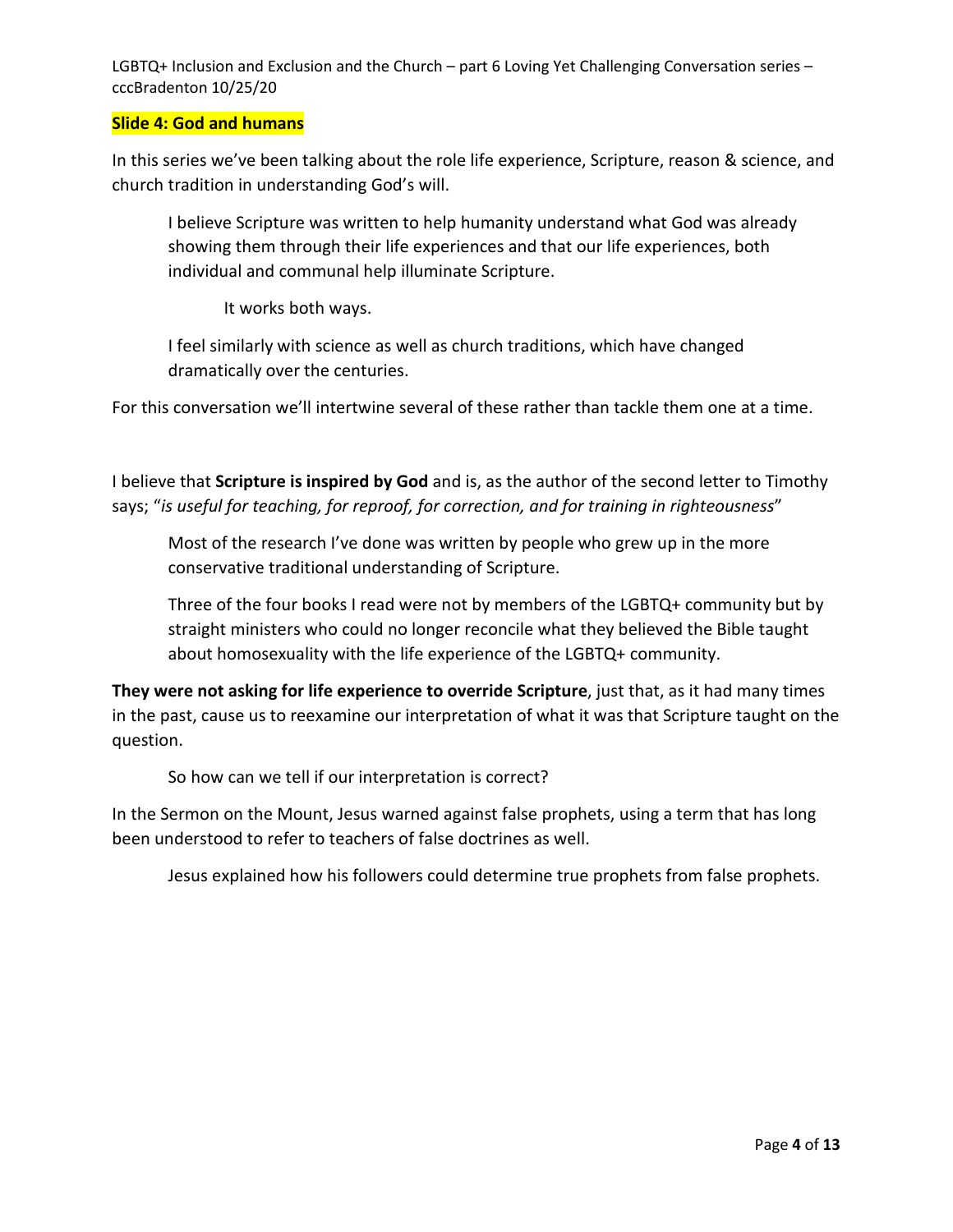#### **Slide 5: 1,2,3,4 – Matthew 7:15-20**

In Matthew 7:15–20, he said:

"*Beware of false prophets, who come to you in sheep's clothing but inwardly are ravenous wolves.* 

*You will know them by their fruits. Are grapes gathered from thorns, or figs from thistles? In the same way, every good tree bears good fruit, but the bad tree bears bad fruit.* 

*A good tree cannot bear bad fruit, nor can a bad tree bear good fruit. Every tree that does not bear good fruit is cut down and thrown into the fire.* 

*Thus, you will know them by their fruits*."

What are the fruits of the doctrine that homosexuality is a sin, an abomination before God.

What are the fruits of denying loving monogamous covenantal marital relationships between-same-sex couples?

#### **Pain, brokenness of families, turning away from God and the church**.

Can anyone think of the good fruit that comes from such teaching?

Just like the **life experiences of slaves** forced us to reconsider the Biblical interpretation that endorsed slavery,

and **the experience of women** caused the church to reinterpret what the church thought the Bible taught about female inferiority and male superiority,

the **life experiences of our LGBTQ+ sisters and brothers** call out to us for a reexamination of the Scriptures relied upon to oppress this group of God's created people.

#### **Slide 6: Six Clobber Passages**

Six passages in the Bible relate in some way to same-sex sexual behavior.

Three are in the Old Testament, and three are in the New Testament.

In the Old Testament, Genesis 19 tells the story of the men in Sodom who threatened to gang rape Lot's angel visitors (see verses 4–11).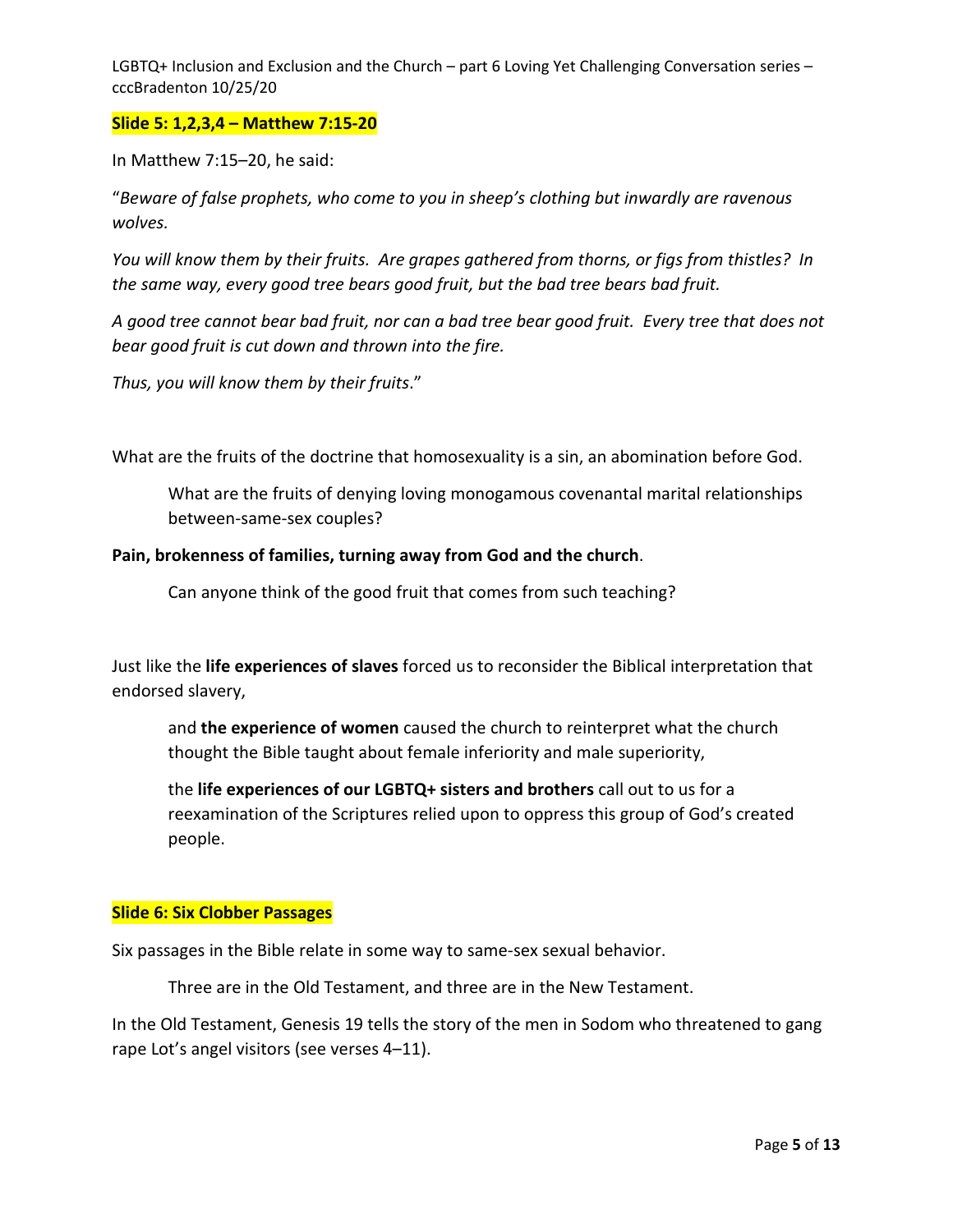Further, in Leviticus, male same-sex intercourse was prohibited for the Israelites. (see Leviticus 18:22; 20:13).

In the New Testament, Paul denounced the "unnatural" same-sex behavior of Gentile idol worshipers (see Romans 1:26–27).

Then in 1 Corinthians 6:9, he condemned the practices of the malakoi and arsenokoitai, two Greek terms that may encompass forms of same-sex sexual behavior.

Lastly, the condemnation of the arsenokoitai is repeated in 1 Timothy 1:10.

Over the next couple of weeks, we'll address each of these.

These have been coined as "Clobber Passages" because they have been used over the last fifty years to "clobber" LGBTQ+ people over the head (figuratively).

This week, we'll address the Old Testament and next week the New Testament passages.

# **Slide 7: Genesis 19:1-8**

The two angels came to Sodom in the evening, and Lot was sitting in the gateway of Sodom. When Lot saw them, he rose to meet them, and bowed down with his face to the ground. He said, "*Please, my lords, turn aside to your servant's house and spend the night, and wash your feet; then you can rise early and go on your way*." They said, "*No; we will spend the night in the square*." But he urged them strongly; so, they turned aside to him and entered his house; and he made them a feast, and baked unleavened bread, and they ate. But before they lay down, the men of the city, the men of Sodom, both young and old, all the people to the last man, surrounded the house; and they called to Lot, "*Where are the men who came to you tonight? Bring them out to us, so that we may know them*." Lot went out of the door to the men, shut the door after him, and said, "*I beg you, my brothers, do not act so wickedly. Look, I have two daughters who have not known a man; let me bring them out to you, and do to them as you please; only do nothing to these men, for they have come under the shelter of my roof*."

Hard to imagine Lot being more willing to let the crowd rape his virgin daughters than violate the hospitality and safety he offered to the strangers.

It says two things, first the immense importance the ancient world placed on hospitality, and secondly, the sad reality that women were so lowly valued.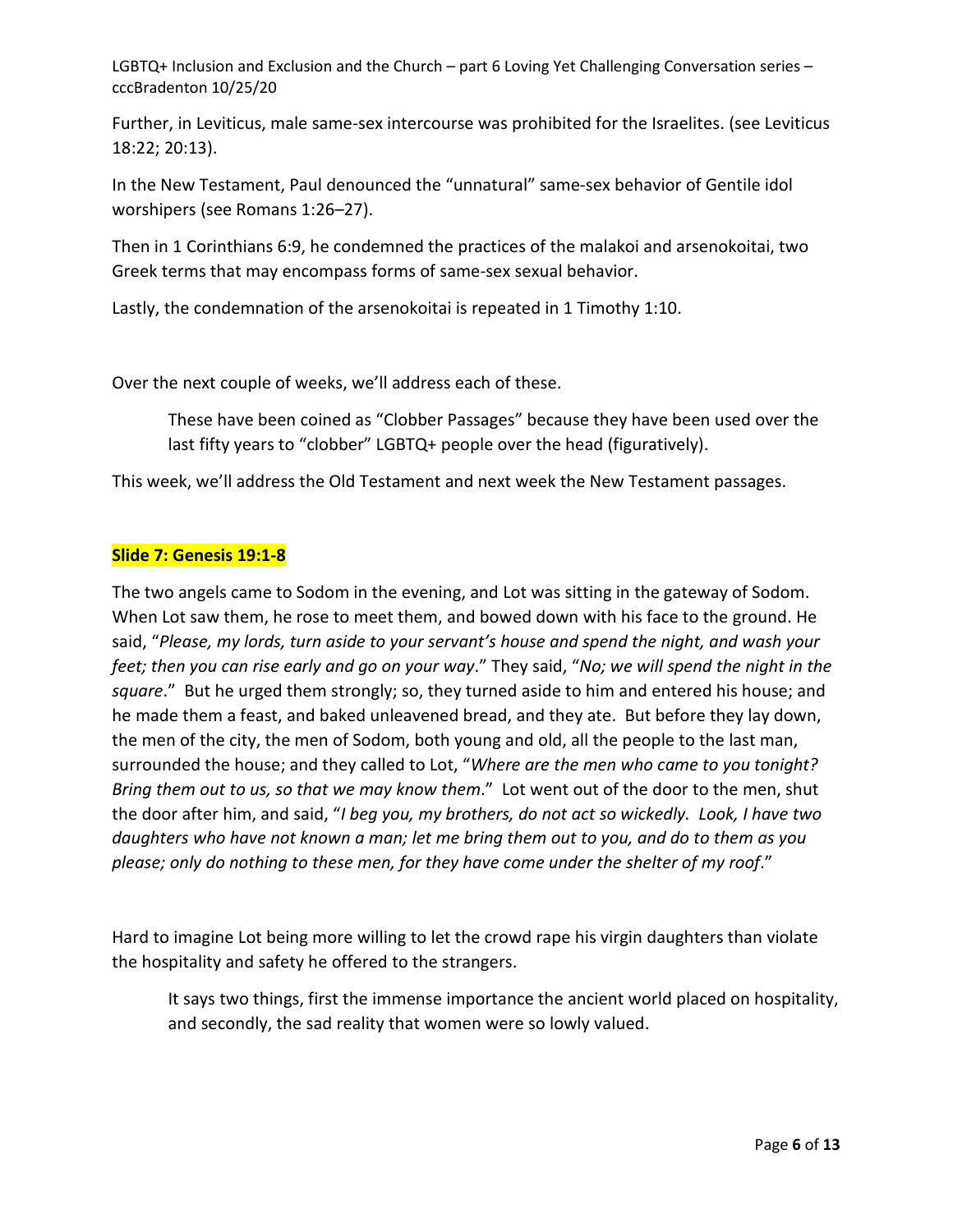#### **Slide 9: Sodom and Gomorrah**

If Genesis 19 was Scripture's only mention of Sodom and Gomorrah, it could perhaps be reasonable to believe that one of the sins (perhaps even the sin) of the decimated cities was related to sexual immorality (if, of course, we ignore the science about how gang rape is about power and not sexual desire).

However, both the Old Testament and New Testament weigh in on the sin of Sodom, giving us all the insight, we might need as to why that story was preserved and what it meant.

We don't have to work too hard to interpret the story of the destruction of Sodom and Gomorrah, because prophets like Isaiah, Ezekiel, Jeremiah, and then Jesus himself, all do it for us.

In the days of Isaiah, the people of God had desperately lost their way.

According to Isaiah, Israel's worship had become meaningless.

# **This caused them to neglect doing good, such as seeking justice, defending the oppressed, and tending to orphans and widows.**

This prompted Isaiah to warn his people, "*If the LORD of heavenly forces had not spared a few of us, / we would be like Sodom*" (Isa. 1:9), and bluntly calling Israel's leaders, "*leaders of Sodom*" (v. 10).

Jeremiah lamented about the prophets in his day, specifically calling out their adulterous ways and their incessant lying about visions and dreams.

**Worst of all, they neglected the most important job of a prophet**: calling people to repentance.

Like Isaiah before him, Jeremiah compared his people to Sodom and Gomorrah, "*In the prophets of Jerusalem / I saw something horrible: / . …/ In my eyes, they are no better than Sodom; / its people are like Gomorrah*" (Jer. 23:14).

Ezekiel gives us the clearest window into how the memory of Sodom and Gomorrah played itself out in Jewish consciousness.

According to Ezekiel, Jerusalem had become, in the eyes of God, even more detestable and depraved than that old ash heap known as Sodom. *"'Now this was the sin of your sister Sodom: She and her daughters were arrogant, overfed, and unconcerned; they did not help the poor and needy. They were haughty and did detestable things before me. Therefore, I did away with them as you have seen'*" (Ezek. 16:49–50 NIV).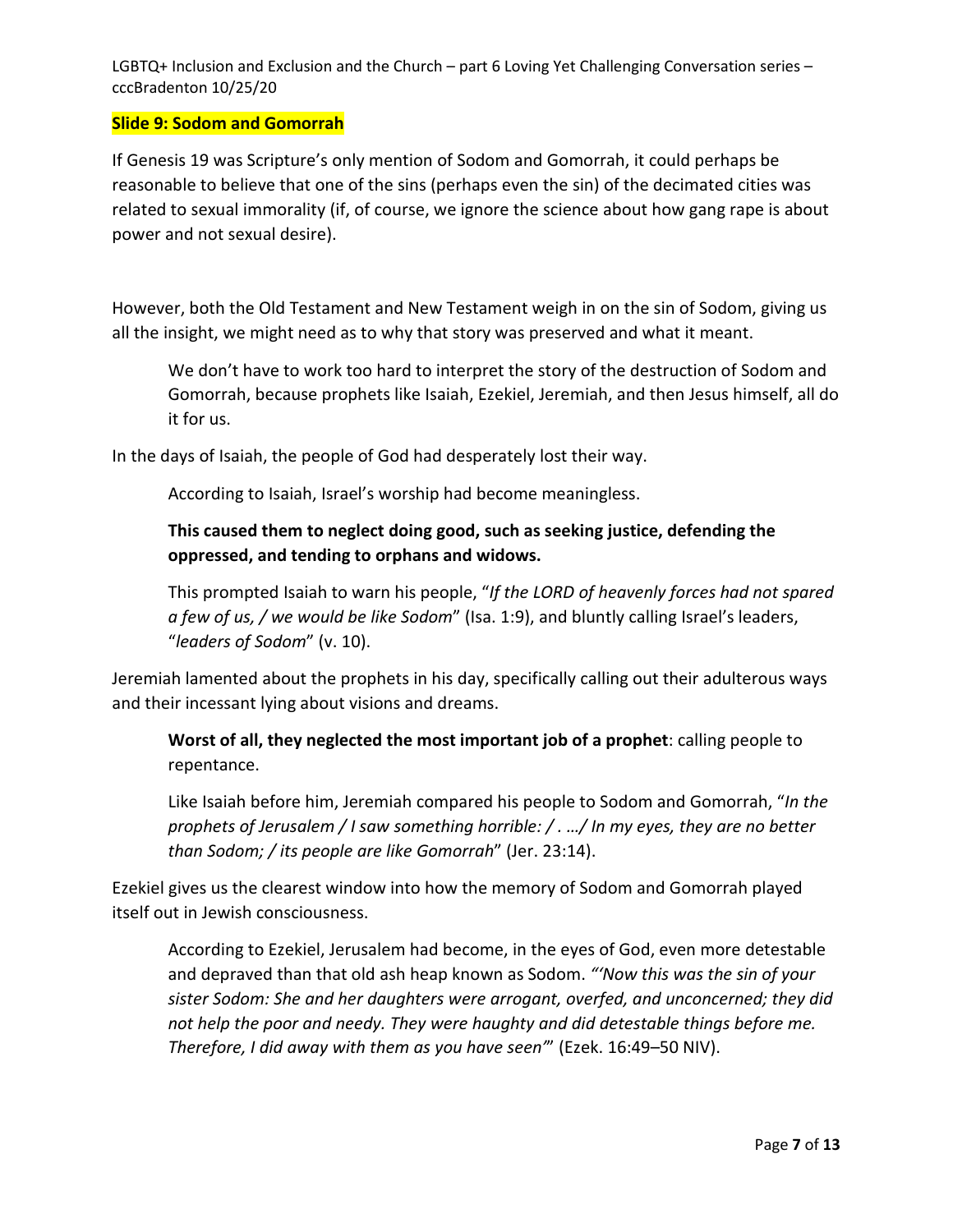As far as Ezekiel saw it, it was not sexual immorality (let alone homosexuality or samesex sex acts) that brought down the fire from heaven.

According to the prophets, then, when the Hebrew people thought of Sodom and Gomorrah, they did not think of them in terms of cities that were wicked as a result of men wanting to have sex with other men.

No, the sins of Sodom were based on the fact that **they had plenty of resources but did not open themselves up to those who were in need.**

In short, they were notoriously inhospitable.

Finally, Jesus himself stood in the Jewish tradition of seeing Sodom and Gomorrah as historical examples of the wickedness of rejecting the outsider.

When he sent out his twelve disciples to go from town to town proclaiming the arrival of the Kingdom of God, he said, "*If anyone refuses to welcome you or listen to your words, shake the dust off your feet as you leave that house or city. I assure you that it will be more bearable for the land of Sodom and Gomorrah on Judgment Day than it will be for that city*" (Matt. 10:14–15).

This is not a story about gay men, especially since the concept of "sexual orientation" would have been completely foreign back then.

But more than that, it's not a story about men who are sexually attracted to other men.

The passion of the mob banging down Lot's door was motivated by **a desire to exercise control over the two men**, not because they wanted to enjoy same-sex sex acts with them or develop a relationship with them.

What if we learned from our misuse of this Clobber Passage and instead took to heart the real message of the story of Sodom and Gomorrah?

the entire point of Genesis 19 is that the people of God are called to be people who receive the outcast and the outsiders, not create them.

What if this story became a rallying point for calling the Church back to the importance of hospitality?

> Of greeting people who are outside, embracing them, and leading them inside for nourishment and rest?

That's a pretty powerful place to start when it comes to homosexuality and the Bible.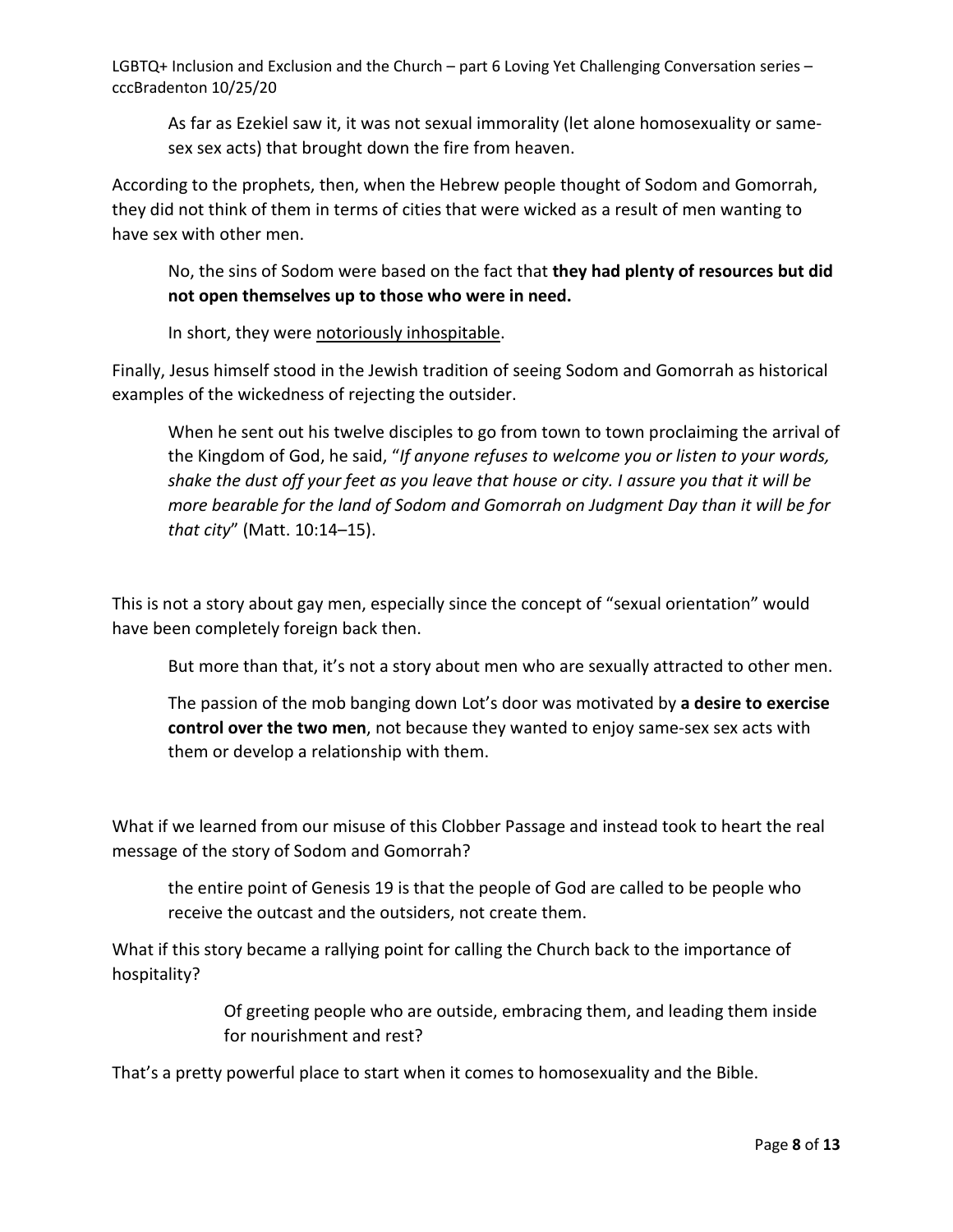#### **SLIDE 10: Leviticus 20:13**

This brings us to the two passages in Leviticus. vv. 18:22 and 20:13, which says that a man lying with another man, like he does with a woman is an abomination and they both should be put to death.

Abomination is a loaded word, evoking something subhuman, vile, and gross.

And while I'm certain that most Christians would never intend to communicate that a gay person is vile or subhuman, the reality is that this happens every day in subtle ways and some not subtle at all.

At many Gay Pride festivals across the country, you can see counter-protestors holding signs that say things like; "love the sinner, hate the sin" or even the more blatant "God hates fags."

#### **SLIDE 11: Abomination**

In our first reading, we heard about several sexual acts that should cause a person to be put to death.

Of course, today, we don't think adulterers should be put to death, although there are still a couple of countries in the world that still have the death penalty for men laying with other men.

Our reading started with verse 10, verse 9 says all that curse their father or mother should be put to death also.

I felt bad for the animals in our reading, it wasn't their fault that either a man or woman wanted to have sex with them, yet they must be killed as well.

Interestingly, the Old Testament doesn't condemn having multiple wives and concubines or having sex with your slaves.

Yet today, we frown upon those things.

It does prohibit all kinds of food we frequently eat and the wearing of two kinds of cloth together at the same time.

We like to pick and choose which laws still apply today and which do not.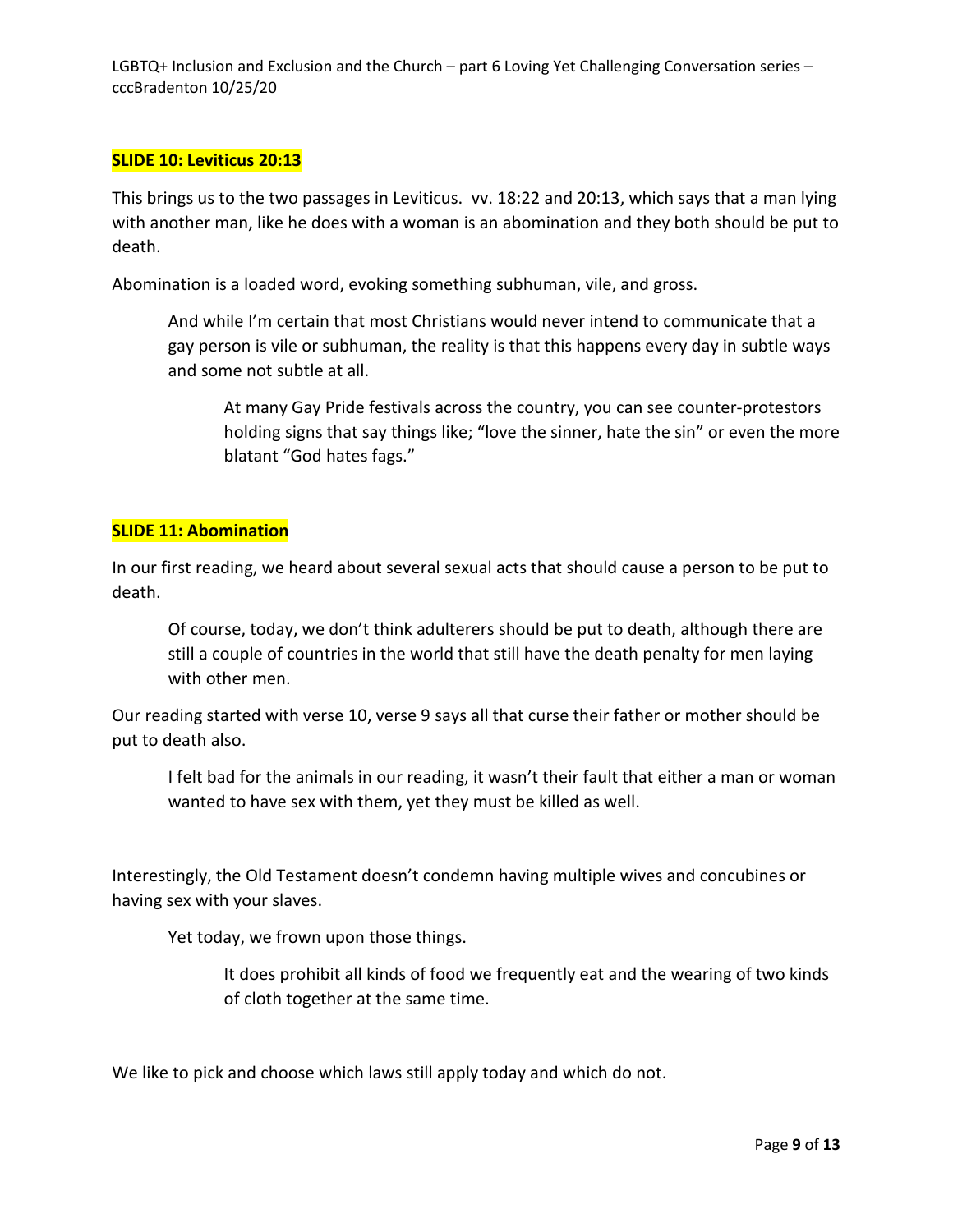For example, Leviticus 18 also says you can't have sex with your wife when she is having her period, or you'll be thrown out of the community.

Next week we'll talk about Jesus' fulfillment of these laws and what it means to live free from the law of Moses.

**Since abomination is such a strong word** and is attached in these specific Leviticus passages only to the sex between men, we need to look deeper at that word.

It comes from the Hebrew word toevah.

It was used to stipulate certain actions that, if committed, would render an Israelite indistinguishable from the surrounding nations, a betrayal of the Lord's unique calling to live holy (aka, set apart).

Toevah were cultural taboos.

They transgressed the boundary that was supposed to separate the Israelite people from both the Egyptians (from whence they came) and the Canaanites (to where they were going).

Four Hebrew terms are translated as "abomination" in the King James Version of the Bible.

Of those four, the main term is toevah, which appears in Leviticus 18 and 20.

It's used 117 times in the Old Testament.

In the vast majority of cases, toevah refers to idolatrous practices of Gentiles,

Here are a few:

charging interest on loans (see Ezekiel 18:13); and burning incense (see Isaiah 1:13).

Deuteronomy 14:3–21 contains an extensive list of abominations, including the eating of pork, rabbit, shellfish, and animals that are already dead.

So, while abomination is a negative word, it doesn't always apply to Christian views of sin.

we must still acknowledge the primary motivation behind why it was prohibited in the first place: because it was a violation of cultural boundaries, not because it was evil or unnatural.

Additionally, what is to be said about the lack of any condemnation toward women, if indeed this was intended to be a divine word against any and all same-sex sex acts?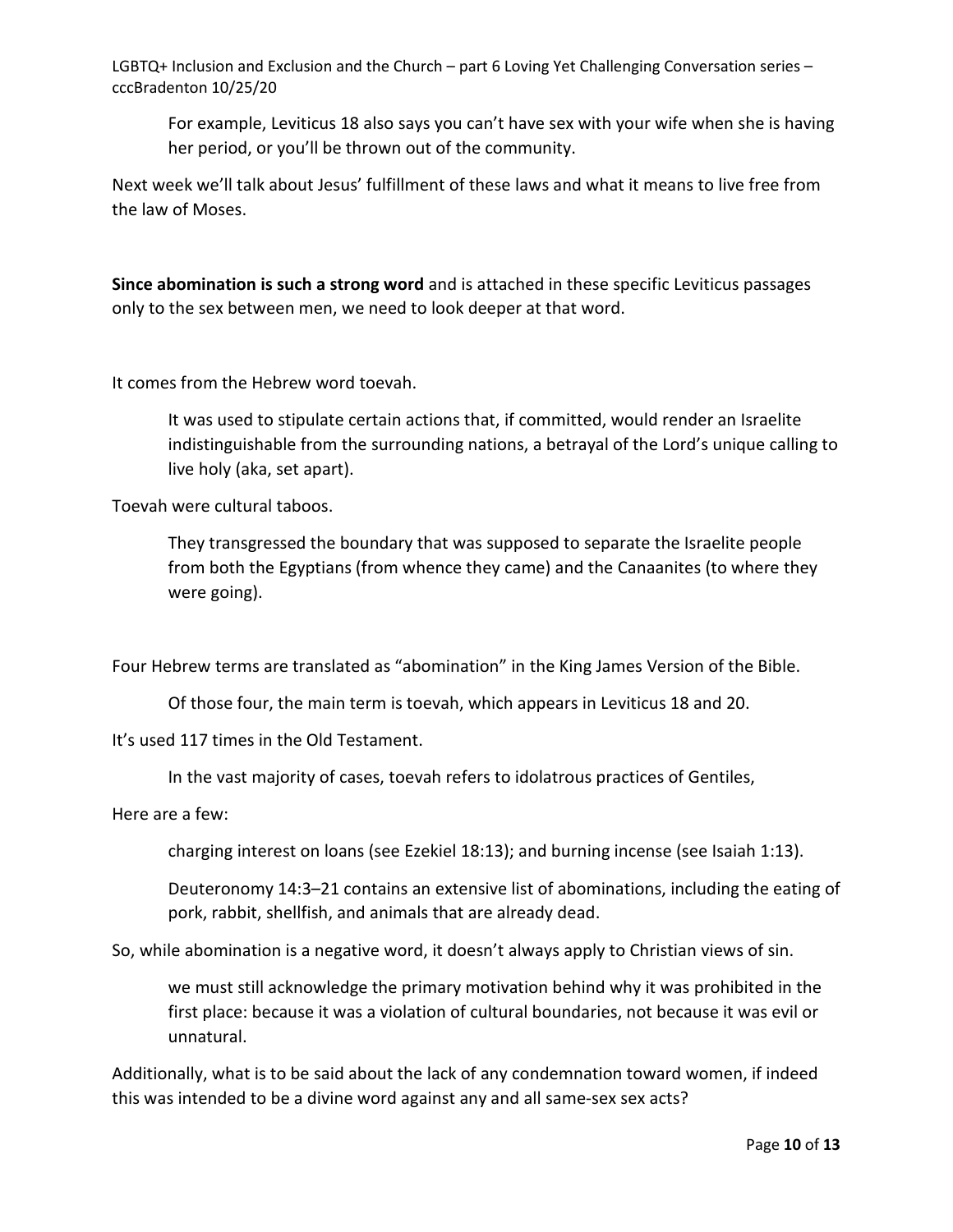So while we can say with certainty that under Levitical Law a man "*shall not lie with a male as with a woman*," (whatever specific activity that might have meant) because it blurred the lines of the Israelites with the Egyptians and Canaanites, we cannot say with certainty whether or not a man lying with a male as with a woman was evil or sinful.

That is simply beyond the scope of what it meant for something to be toevah.

Yet, because our English translations use the word "*abomination*" to describe a man "*laying with a male the laying as of a woman/wife*," any expression today of same-sex intimacy gets linked to adjectives like vile, gross, and subhuman.

The word abomination is loaded with meaning and implications that add an interpretive layer to toevah and takes it places where it was never meant to go.

Especially if we consider how Jesus redefined what it means to be in relationship with God.

The Hebrew people, as part of the family of God, were given the Law as a way to live out their calling.

Under the teachings, life, death, and resurrection of Jesus, however, we have been given a new way to live out our calling: **faith.**

And we have been given a new way to understand the purpose and fulfillment of the entirety of the Law: Love God and love your neighbor as yourself.

This brings us back to the question: what do these two Clobber Passages have to say about homosexuality as an orientation, or with regard to a loving, committed, same-sex relationship?

I cannot, in good conscience (or in good scholarship), see how these two verses, which were written to help a liberated group of slaves understand how they were to be a uniquely called-out nation in the world, can offer any words of condemnation against the LGBTQ community.

These two Clobber Passages have been misused for too long to condemn the LGBTQ community and make them feel that they are less than human.

That is not only wrong morally, it is also wrong biblically.

We need to stop using ancient Levitical Laws that were designed for a specific purpose and a specific people as a means for understanding who we are today.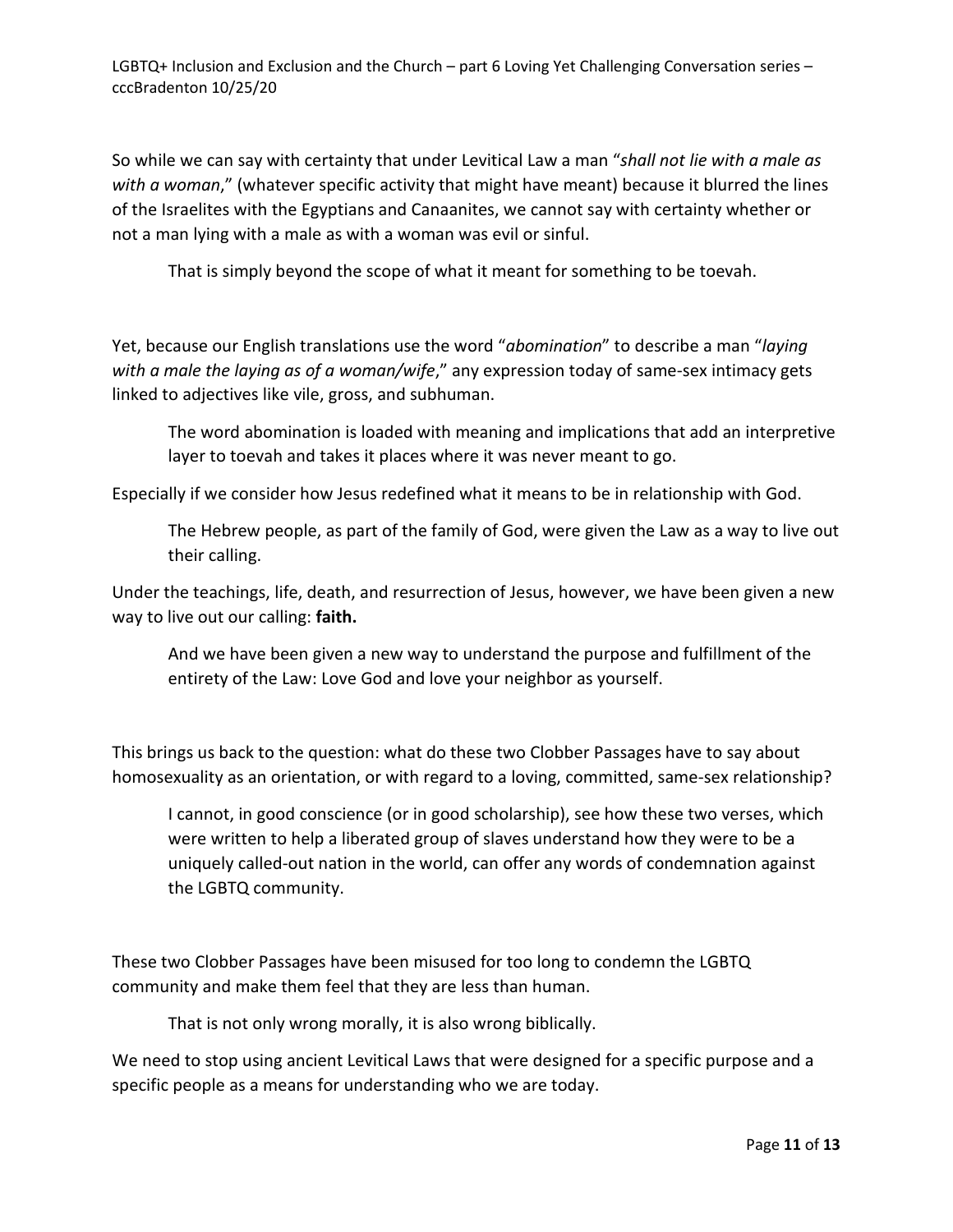Is It not the proper place to discover what God's dream is for us today, and what it might look like to engage in a loving, committed, mutually respecting relationship with another person.

When it comes to questioning the sinfulness of people born with same-sex attraction, or the sinfulness of a gay couple living together in a loving, committed relationship, these two verses in Leviticus simply do not help.

They are not trying to answer those questions.

Next week we'll examine the passages in Romans, Corinthians, and Timothy. You may have notices as you came in, I have the four books I used for my research.

Anyone is free to borrow one of them if you want to understand even more fully.

I hope you will join one of our discussion groups this week on Monday morning at 10 or Wednesday evening at 7.

If you can't make it in person, you can join us on Zoom.

**Let's Pray**